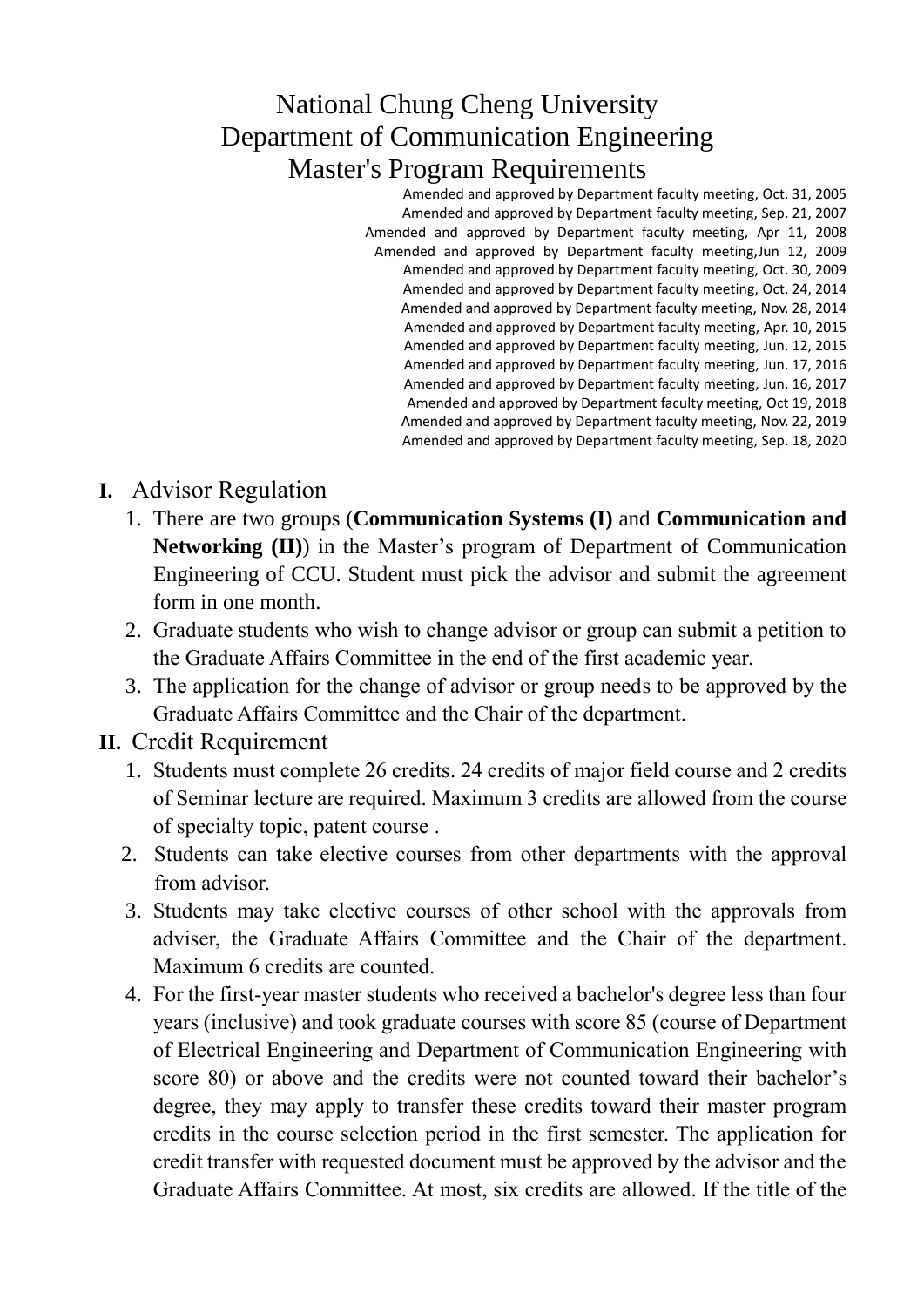course of transferred credit is different from the title of course to be waived, the approval from the related professors is required.

- 5. 26 credits toward graduation must be approved by advisor and the Graduate Affairs Committee.
- 6. The credits transferred for students of Five-Year BS-MS Program are formulated by the rule of Department of Communication Engineering.

#### **III.** Degree Exam

- 1. Students must complete course in academic ethics before the end of the first semester and gain the proof of completion.
- 2. Students may apply for master dissertation defense in the second semester of the first year of master program (or any semester after) if the following conditions are satisfied: course credits are completed, the academic performance is in the top 33%, and one of the research achievement is qualified as Level B of the Ph.D. research achievement. The application should be submitted with the signature of advisor, the related documents and the certificate of completion on the academic ethics course one week before the deadline of the application for the degree examination.
- 3. Students may apply for master dissertation defense in the first semester of the second year of master program (or any semester after) after completing the course credits. The application should be submitted with the signature of advisor, the related documents and the certificate of completion on the academic ethics course one week before the deadline of the application for the degree examination.
- 4. Students of Five-Year BS-MS Program may apply for master dissertation defense in the second semester of the first year of master program (or any semester after) after completing the course credits. The application should be submitted with the signature of advisor, the related documents and the certificate of completion on the academic ethics course one week before the deadline of the application for the degree examination.
- **IV.** The degree examination follows the provisions of CCU. A master's degree will be conferred by CCU after student passes the dissertation defense and completed the required course credits. The dissertation can be written either in English or Chinese with the format specified by CCU.
- **V.** The Master's degree requirement were formulated by "Degree Conferral Act" and " Enforcement Rules of Degree Conferral Law" of Ministry of Education.
- **VI.** The regulation shall be applied after the approval of faculty meeting. Any subsequent amendments shall be submitted for review. (It can be applied to the new student in the next year after approval)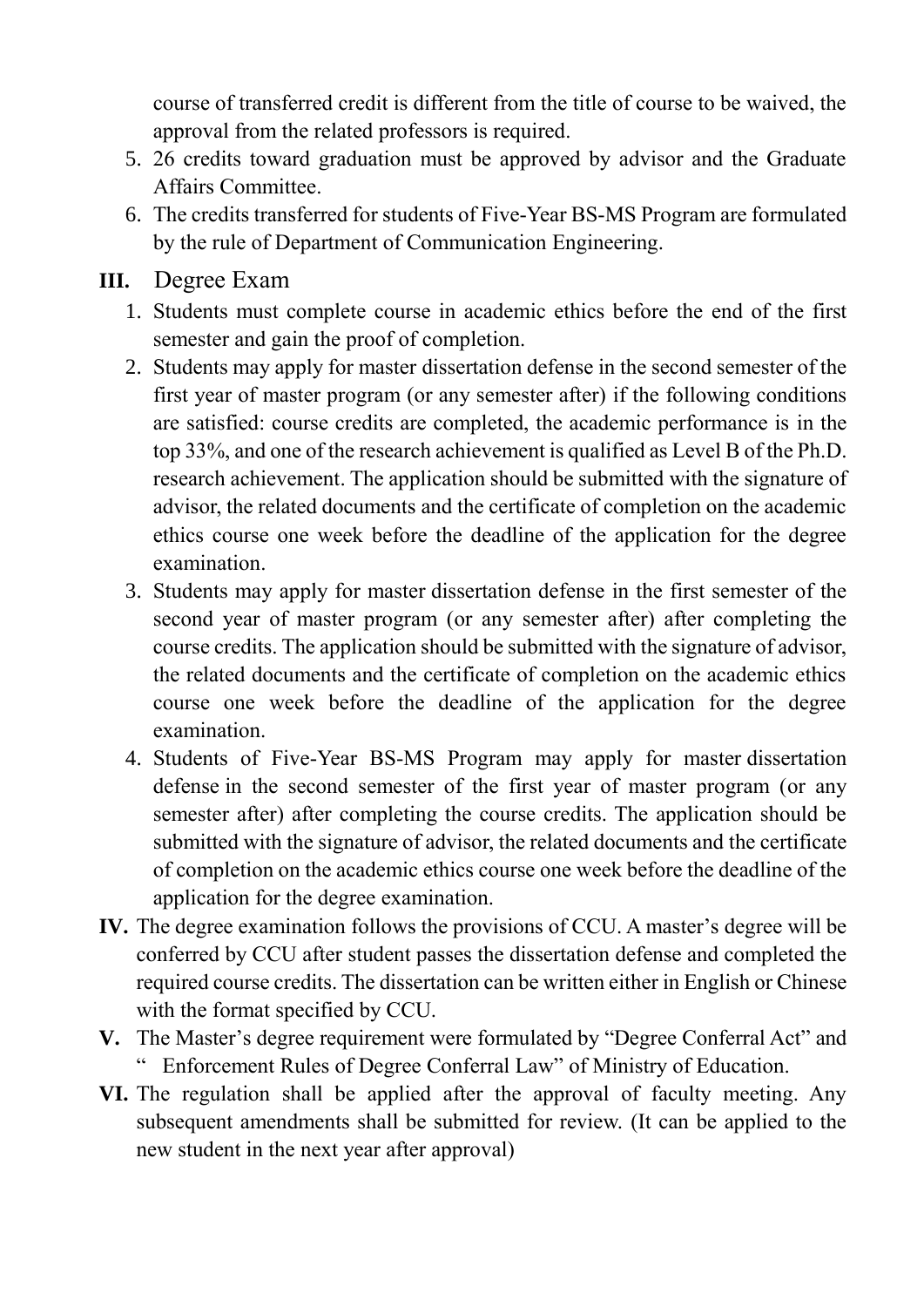## 國立中正大學通訊工程學系

Department of Communication Engineering, National Chung Cheng University

### 碩士生更換指導教授申請書

Application form for changing advisor for master students

| 學生姓名<br>Student name                                                                       |  |
|--------------------------------------------------------------------------------------------|--|
| 年<br>級<br>Grade                                                                            |  |
| 學生學號                                                                                       |  |
| Student ID no.                                                                             |  |
| 聯絡電話                                                                                       |  |
| Contact phone number                                                                       |  |
| 申 請 理 由*                                                                                   |  |
| Reason                                                                                     |  |
| 原指導教授姓名                                                                                    |  |
| Original advisor                                                                           |  |
| 更换後之指導教授簽章<br>New advisor's signature                                                      |  |
| 研究所事務委員會審查意見*                                                                              |  |
| 及召集人簽章                                                                                     |  |
| Review comment from Graduate<br>Students Affairs Committee and the<br>convener's signature |  |
| 主任簽章<br>糸<br>Department chair's signature                                                  |  |

\* 若表格不敷使用,得另紙書寫。